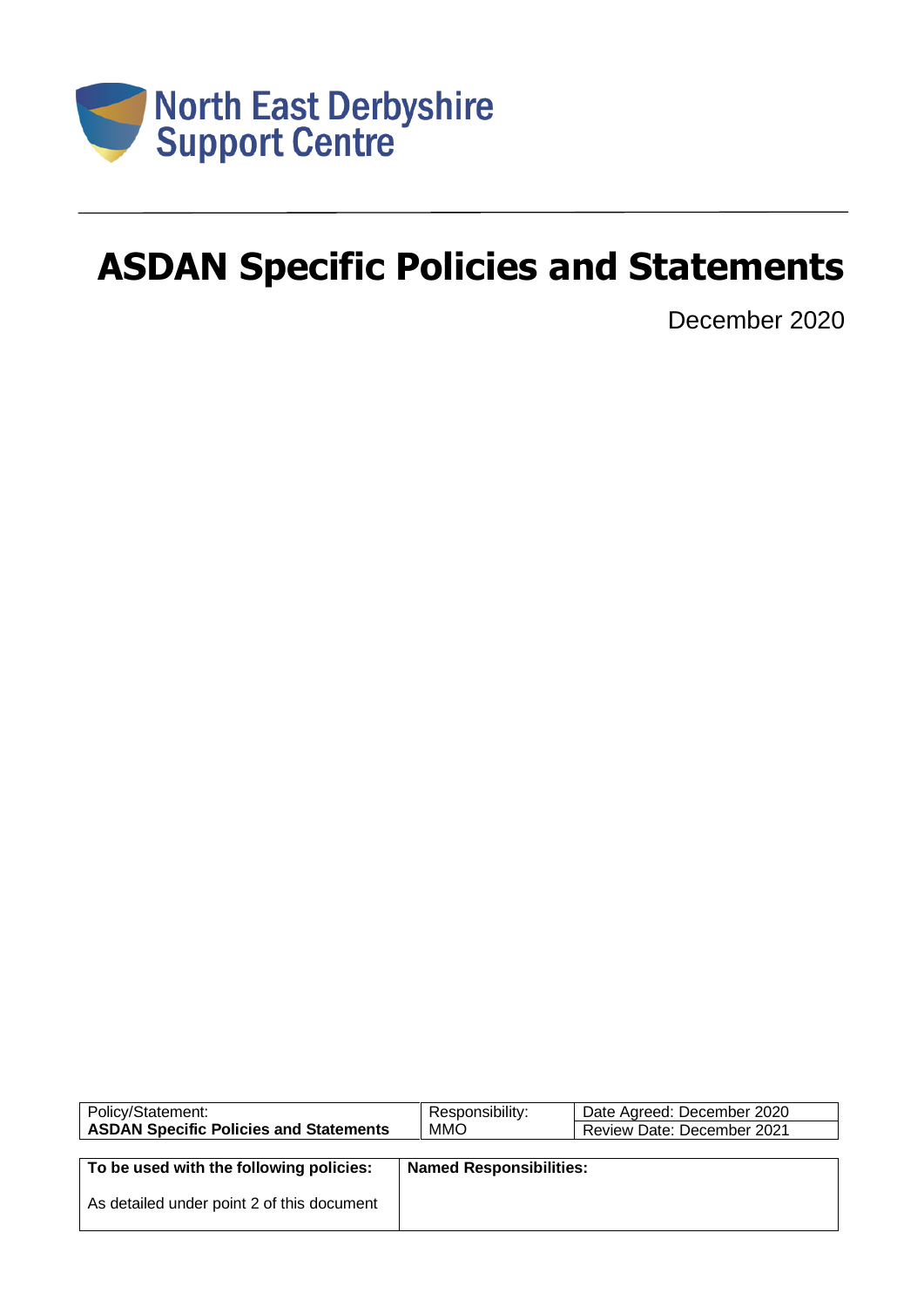# **1. Introduction and Context**

North East Derbyshire Support Centre (also referred to as NEDSC), an AP Academy, is part of the Esteem Multi-Academy Trust. NEDSC is primarily a school for pupils who have been excluded from mainstream school, or who are at risk of exclusion from mainstream school. The school serves the north of Derbyshire across three sites.

NEDSC offers a broad and balanced curriculum that includes a range of qualifications, suited to the needs of individual pupils. At the core of the curriculum is the school's commitment to skill and personal development, and the preparation for working life.

# **2. Policies and Statements Contents**

The following policies and/or statements are contained within this document:

- Access to Fair Assessment Policy
- **Equality Statement**
- Withdrawal Statement
- Candidate Malpractice Policy
- Pupil Appeals Policy
- Conflicts of Interest Statement
- Staff Recruitment, Induction and Development Statement
- Partnership Working Statement
- Internal Moderation Policy

## **3. Access to Fair Assessment Policy**

3.1 Statement of Assessment

We aim to provide a variety of qualifications which provide all students with the opportunity to achieve their full potential by the most appropriate and direct route. Our Assessment Policy is based on the concepts of equality, diversity, clarity, consistency, and openness. We will endeavour to ensure that the assessment processes are implemented in a way which is fair andnon-discriminatory.

3.2 Access

Pupils are made aware of the contents of this policy and have access to it via the school website. All staff are made aware of the contents and purpose of this policy. This policy is reviewed annually and may be revised in response to feedback from pupils and their parents, staff and externalorganisations.

- 3.2 We will:
	- ensure that all assessment of work is carried out fairly and in keeping with the awarding body's requirements
	- ensure that all portfolio-based work will be assessed fairly against the qualification standards. Teachers involved with assessment will be fully trained
	- ensure that internal assessments are carried out fairly, in accordance with the awarding body's instructions.
	- Ensure that externally marked tests and exams will be conducted in accordance with the requirements of the awarding body.
- 3.3 Pupils can expect:
	- to be fully inducted onto any new course and access information that can be shared with parents and carers via the school's online portal
	- to be given appropriate assessment opportunities during a course, with feedback from teachers regarding the quality of the work
	- that learning outcomes, performance criteria and expectations for learning and assessment are made clear at the start of the course. Such criteria will also be established with each assignment
	- that all work will be marked within the time period stated when set

Where equivalents and exemptions can be applied, we will ensure this is pursued with the relevant awarding body.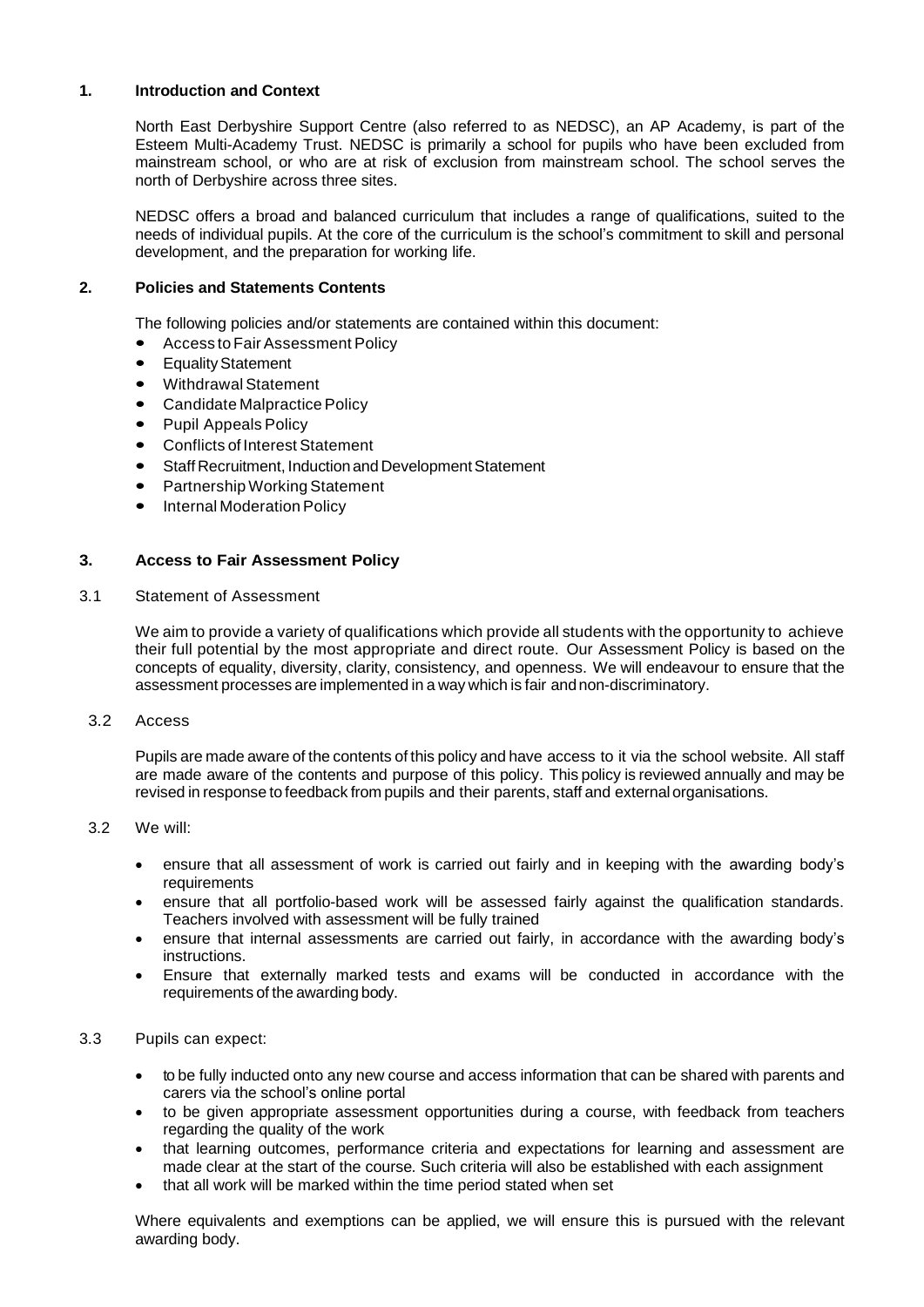# 3.4 Cheating and Plagiarism

A fair assessment of a pupil's work can only be made if that work is entirely the pupil's own. Therefore, pupils can expect an awarding body to be informed if:

- they are found guilty of copying or sharing information and answers (unless they are working jointly as part of a group project)
- they are use an unauthorised aid during a test or examination
- they copy another pupil's answers during a test or examination
- they attempt to communicate with other pupils during a test or examination

All allegations of cheating and plagiarism will lead to a full investigation which will follow the guidance of the relevant awarding body.

If a pupil feels that they have been wrongly accused of cheating or plagiarism, they should be referred to the Internal Appeals Procedures Policy.

## 3.5 Access Arrangement: Reasonable Adjustments and Special Consideration

A candidate's access arrangements requirement will be determined by the school's SENCO in conjunction with external professionals and following consultation with a pupil's current mainstream school (where a pupil may be dual-registered).

The exams officer is responsible for:

- Ensuring there is appropriate evidence for access arrangements
- Submitting access arrangement applications to the awarding bodies
- Rooming for candidates with access arrangements
- Organising invigilation and support for access arrangements

## **4. Equality Statement**

NEDSC promotes equality of opportunity for diverse members of the school community, including, disabled pupils, staff, parents, women, men, and different racial groups within the school. All staff understand the school's commitment to the promotion of equality of opportunity for all pupils, parents and staff.

NEDSC will:

- eliminate discrimination and harassment on the grounds of:
	- sex
	- race
	- disability
	- religion or belief
	- sexual orientation
	- gender reassignment
	- pregnancy or maternity
- have a policy of zero tolerance towards discrimination and harassment
- have an embedded equalities curriculum, delivered to all pupils
- promote positive attitudes towards disabilities and those with disabilities
- encourage participation of disabled pupils, parents, staff and carers within the context of the school's admission s policy

# **5. Withdrawal Statement**

5.1 Reasons for withdrawing a qualification

There are a number of reasons why a qualification might be withdrawn by the school. These include: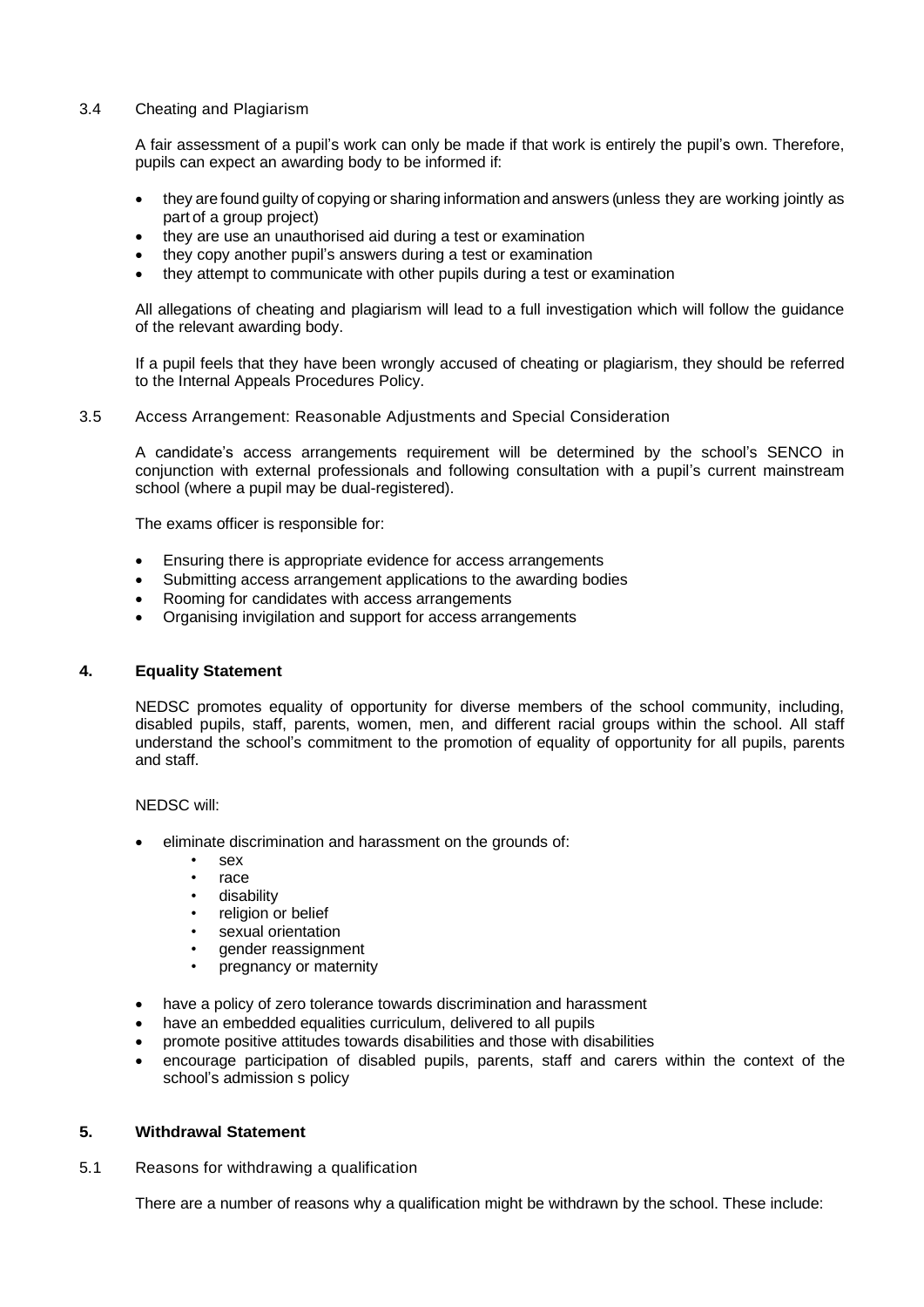- lack of demand for the qualification
- qualification no longer meets the needs of the student population
- qualification subject matter is no longer relevant
- units and qualifications are owned by other awarding organisations who have decided to withdraw
- lack of funding

#### 5.2 Decision to withdraw

The curriculum is regularly reviewed by the school's senior leadership team. All qualifications are considered on their own merit, and with regard to their demand and suitability. The Assistant Headteacher (Curriculum and Progress) holds the remit for curriculum development and review, and will make recommendations to the senior leadership team. They will consider entry data, attainment levels, qualification relevance and regulatory changes.

In the event that a decision is made to withdraw a qualification, a report outlining the rationale for withdrawal will be provided, signed by the Headteacher.

#### 5.3 The process of withdrawal

Upon the decision being made to withdraw a qualification, a withdrawal schedule will be drawn up. The schedule will comply with any requirements as stated by Ofqual and may include arrangements for pupils to complete programmes of work at an alternative school, centre or AP provider.

The schedule will:

- specify how the interests of learners will be protected
- detail how the withdrawal will be communicated to the awarding organisation, regulatory authorities, centres and learners providing details of all deadlines including the last date for accepting entries and the last date for certification.
- 5.4 Protection of pupil interest

In some cases, it may be possible that the school withdraws delivery of a qualification whilst there are still active learners, as defined by the awarding body. Should this be the case, and where the qualifications and awarding body allow, the school will co-ordinate with the awarding body to find the next local provider to allow the active learners to complete the qualification.

# **6. Candidate Malpractice Policy**

6.1 This policy sets out to define the procedures to be followed in the event of any dispute or allegation regarding candidate malpractice in the assessment of internally marked qualifications and regarding examinations marked externally.

## 6.2 Examples of Candidate Malpractice

Attempted or actual malpractice activity will not be tolerated. The following are examples of malpractice by candidates with regards to portfolio-based qualifications. This list is not exhaustive:

- Plagiarism: the copying and passing of as the candidate's own work, the whole or part of another person's work
- Collusion: working collaboratively with other learners to produce work that is submitted as the candidate's only
- Failing to abide by the instructions of an assessor This may refer to the use of resources which the candidate has been specifically told not to use
- The alteration of any results document

#### 6.3 Suspicion of Malpractice

If a teacher suspects a candidate of malpractice, the candidate will be informed, and the allegations will be explained. The candidate will have the opportunity to give their side of the story before any final decision is made. If the candidate accepts that malpractice has occurred, he/she will be given the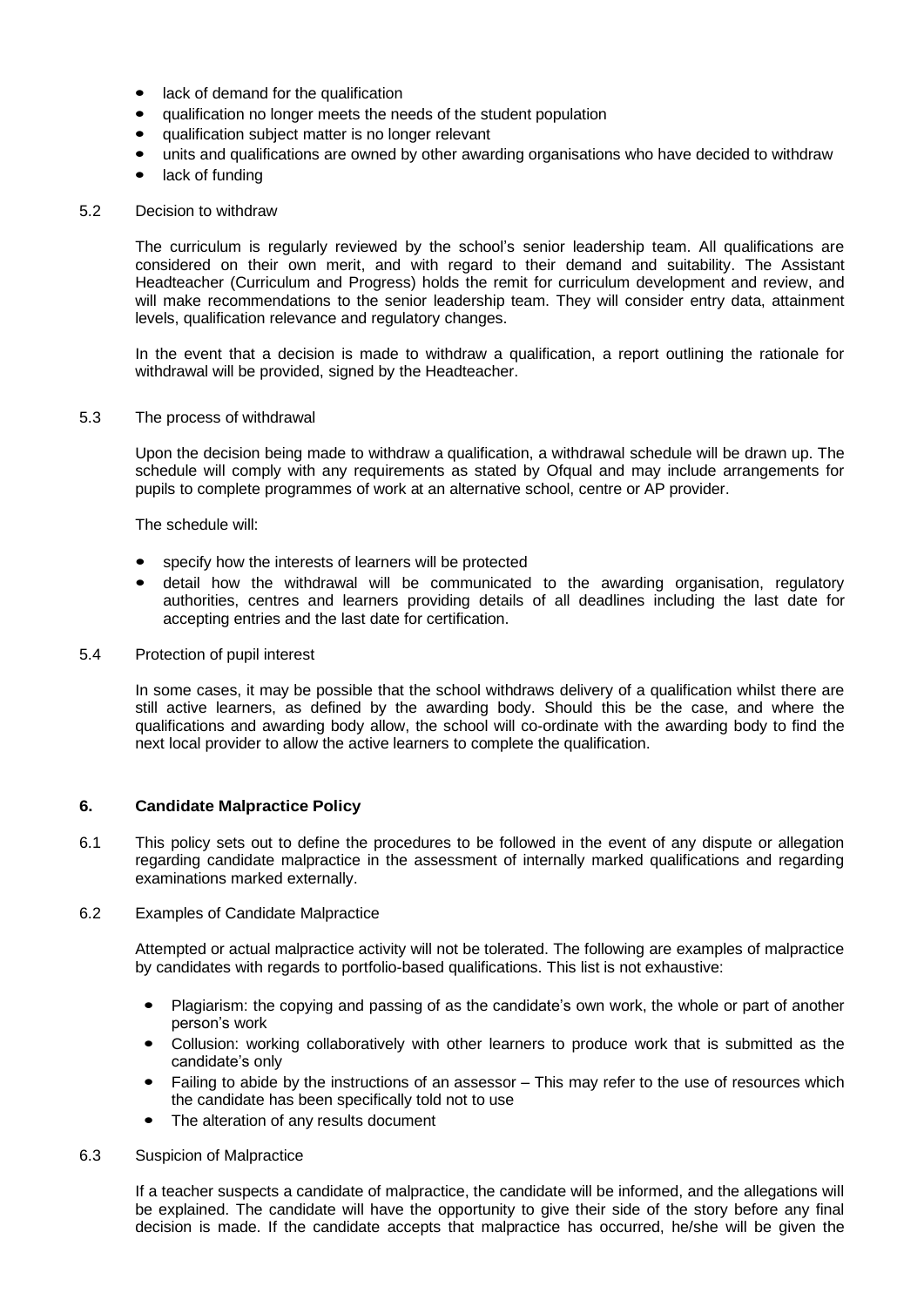opportunity to repeat the assignment. If found guilty of malpractice following an investigation, the teacher may decide to re-mark previous assignments and these could also be rejected if similar concerns are identified.

If a teacher suspects a candidate of malpractice during an examination, the candidate will be informed, and the allegations will be explained. The candidate will have the opportunity to give their side of the story before any final decision is made. If the candidate is found guilty of malpractice, the Awarding Body will be informed and the candidate's examination paper with be withdrawn. It is unlikely that the candidate will have the opportunity to repeat the examination.

# 6.4 Appeals

If a malpractice decision is made, which the candidate feels is unfair, the candidate has the right to appeal to the Assistant Headteacher (Curriculum and Progress) under the Pupil Appeals Policy.

6.5 Staff Malpractice and Maladministration Policy

This policy sets out to define the procedures to be followed in the event of any dispute or allegation regarding staff malpractice in the assessment of internally marked qualifications and also regarding examinations invigilated by staff at the school and marked externally. This also covers maladministration.

## **6.6** Examples of Staff Malpractice

Attempted or actual malpractice activity will not be tolerated. The following are examples of malpractice by staff with regards to portfolio-based qualifications. This list is not exhaustive:

- Tampering with candidates work prior to external moderation/verification
- Assisting candidates with the production of work outside of the awarding body guidance
- Fabricating assessment and/or internal verification records or authentication statements

The following are examples of malpractice by staff with regard to examinations:

- Assisting candidates with exam questions outside of the awarding body guidance
- Allowing candidates to talk, use a mobile phone or go to the toilet unsupervised
- Tampering with scripts prior to external marking taking place.

# 6.7 Staff Malpractice Procedure

Investigations into allegations will be coordinated by the Headteacher, who will ensure the initial investigation is carried out within ten working days. The person responsible for coordinating the investigation will depend on the qualification being investigated. The investigation will involve establishing the full facts and circumstances of any alleged malpractice. It should not be assumed that because an allegation has been made, it is true. Where appropriate, the staff member concerned and any potential witnesses will be interviewed and their version of events recorded.

The member of staff will be:

- informed in writing of the allegation made against him or her informed what evidence there is to support the allegation
- informed of the possible consequences, should malpractice be proven given the opportunity to consider their response to the allegations
- given the opportunity to submit a written statement
- given the opportunity to seek advice (as necessary) and to provide a supplementary statement (if required)
- informed of the applicable appeals procedure, should a decision be made against him/her
- informed of the possibility that information relating to a serious case of malpractice will be shared with the relevant awarding body and may be shared with other awarding bodies, the regulators Ofqual, the police and/or professional bodies

If work is submitted for moderation/verification or for marking which is not the candidate's own work, the awarding body may not be able to give that candidate a result.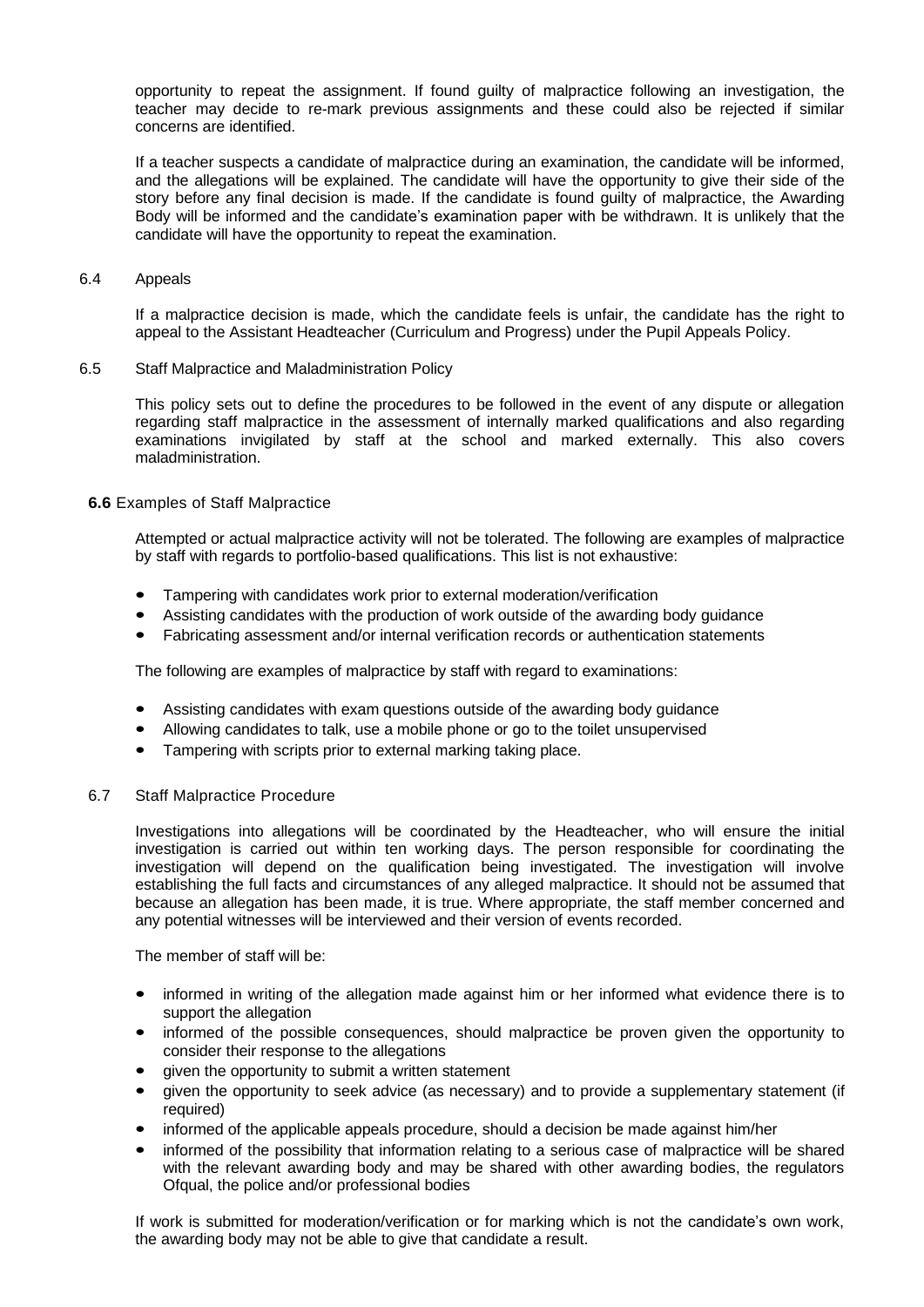#### 6.8 Staff Malpractice Sanctions

Should the suspicion of staff malpractice arise, the school will investigate under its disciplinary policy. Should an allegation of malpractice against a member of staff be proven under the school's disciplinary policy, the disciplinary panel may impose a sanction as set out in the policy. For matters of gross professional misconduct, the panel will have the option to dismiss a member of staff from their post..

Training and other special conditions, including supervision and additional moderation, may be considered as suitable actions to support staff, and to ensure their future involvement in the delivery of course content, internal and external assessments,

#### 6.9 Appeals

The member of staff may appeal any decision made against them, as set out in the disciplinary policy.

## 6.10 Maladministration

To mitigate against errors in administration, or maladministration, the entry record will be created by the exams officer and checked by the Assistant Headteacher (Curriculum and Progress) before and after entry of candidates to any specified award.

In the event of an error occurring, the awarding body will be notified immediately.

# **7. Student Appeals Policy**

This policy addresses the situation(s) where pupils may wish to appeal against a grade they have received for a qualification.

## 7.1 Policy Statement

All pupils at NEDSC have the right to make an appeal about any of the marks received for the qualifications they are undertaking. If any student wishes to appeal a decision, they should follow the following procedure within 10 working days of receiving the disputed decision:

- speak to the member of staff responsible for teaching the qualification in the first instance about the reason they wish to appeal
- the member of staff has a responsibility to explain to the candidate why they received the grade/mark
- if the pupil is not satisfied with the explanation, the piece of work will be re-marked by another member of staff also involved with that qualification
- the pupil will be informed of the outcome of the re-marking by letter within 2 weeks of their original appeal.

If the pupil wants to continue the appeal, he/she needs to contact the exams officer, who will provide the student with information about the appeals procedure for the relevant awarding body and explain what is involved.

The exams officer will assist with the completion of any forms and will correspond with the awarding body on behalf of the student. Note that a student must have the support of the centre to be able to appeal against a result.

7.2 Conflicts of Interest Statement

A conflict of interest in this context can be defined as a situation that has the potential to undermine the impartiality of a tutor, assessor, and internal moderator because of a person's self-interest, professional interest or public interest.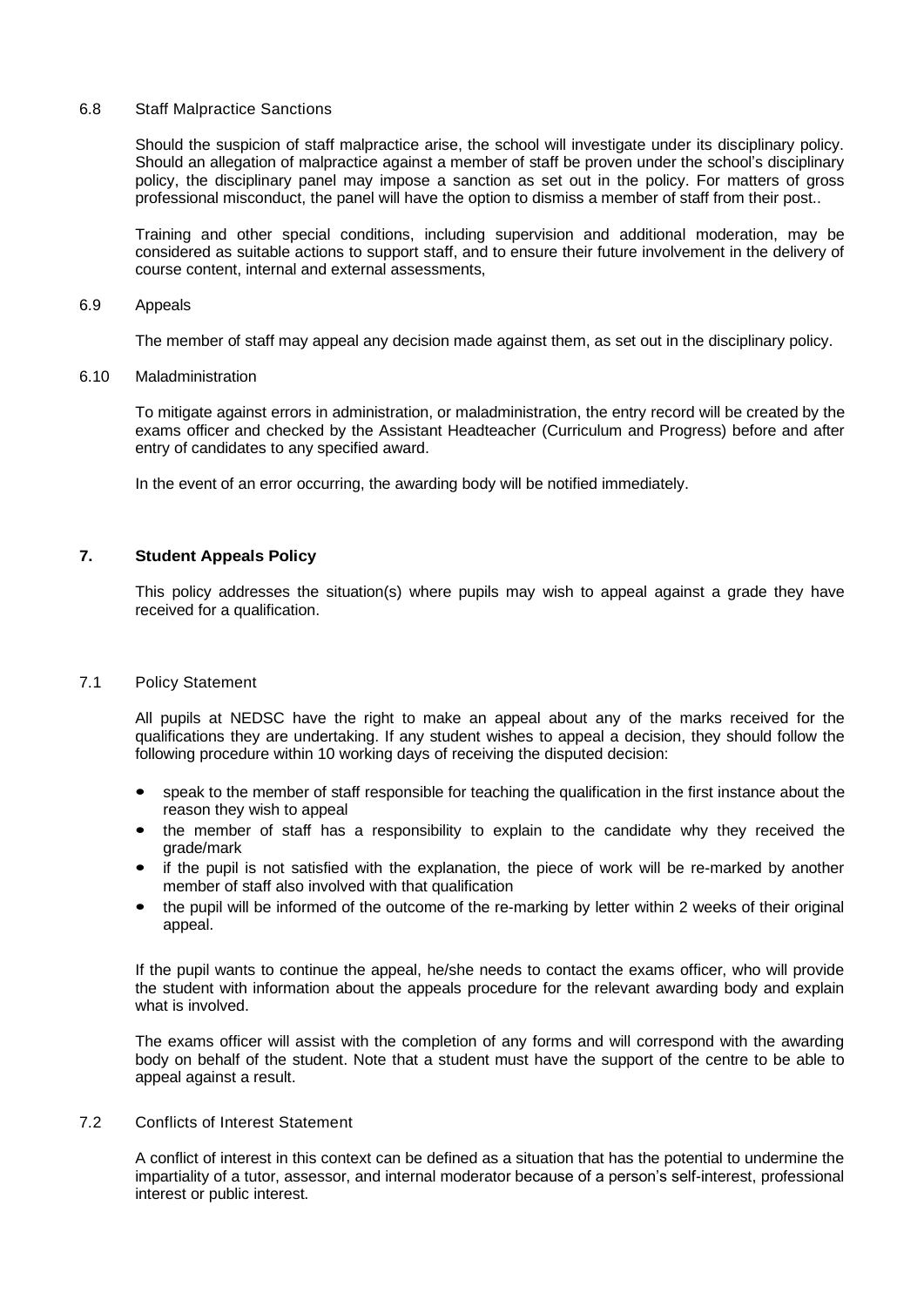ASDAN is required under its Conditions of Recognition to be aware of any potential conflicts of interest that may impact on the outcomes of internal assessment and ultimately the award of a qualification.

All staff will be made aware of the following examples of potential conflicts of interest, though this list is not exhaustive:

- A member of staff works for a centre and a family member takes a qualification at the same centre
- A member of staff at the centre is completing a qualification delivered and assessed by the centre
- Tutor, assessor or internal moderator working with more than one centre or private training provider
- Tutor, assessor or internal moderator partaking in the appointment, promotion, supervision or evaluation of a person with whom they have family connections with
- A member of centre staff involved in the delivery or outcome of an ASDAN qualification having a family connection with an ASDAN registered learner or learner's family

If aware of a conflict of interest, or the potential for there to be one, staff must make this known as soon as possible to the Headteacher or Assistant Headteacher (Curriculum and Progress). Issues will be dealt with on an individual basis, seeking to remove the conflict of interest and to ensure fair assessment for all candidates.

## **8. Staff Recruitment, Induction and Development Statement**

North East Derbyshire Support Centre is an AP Academy, and part of the Esteem Multi-Academy Trust. As such, school policies and practice regarding the recruitment and development of staff are rigorous and are reinforced by Trust policy.

The school only employs qualified teachers, and all teaching assistants are HLTAs with the skill and expertise to work independently with small groups and individuals. Owing to the nature of our work as a provider of alternative provision, all staff are highly skilled and are experts in working with challenging behaviours. All recruitment is conducted under the Trust's safer recruitment practice and all recruitment processes are supported by a member of staff trained in safer recruitment.

All staff receive a significant induction experience, which covers curriculum, teaching and learning, behaviour and safeguarding in depth. All staff new to ASDAN will have the appropriate level of training as detailed below.

Staff at NEDSC with a responsible for leading ASDAN qualifications will have had the appropriate training, will engage with regional meetings, and will keep their knowledge and development up to date. Other staff teaching on the courses will receive training and support from the ASDAN Coordinator.

## **9. Partnership Working Statement**

NEDSC works closely with local mainstream schools to provide dual-registered placements to young people at risk of exclusion. We will therefore liaise with local schools on the needs of pupils, and for the purposes of support and moderation, where said schools also offer ASDAN qualifications.

The organisation, delivery, and assessment of ASDAN programmes and qualifications will remain the individual responsibility of the candidates' main registered school. Staff with responsibility for coordinating ASDAN programmes at each school may attend meetings jointly, for example with the regional lead, or will report back to other schools if only one representative is in attendance.

## **10. Internal Moderation Policy**

10.1 Internal moderation is carried out to ensure that assessment methods are consistent across staff and qualifications, and that outcomes are fair to all students.

Evidence of a robust internal moderation system will be required at external moderation and for audit purposes, therefore, there must be reliable and auditable record-keeping systems in place.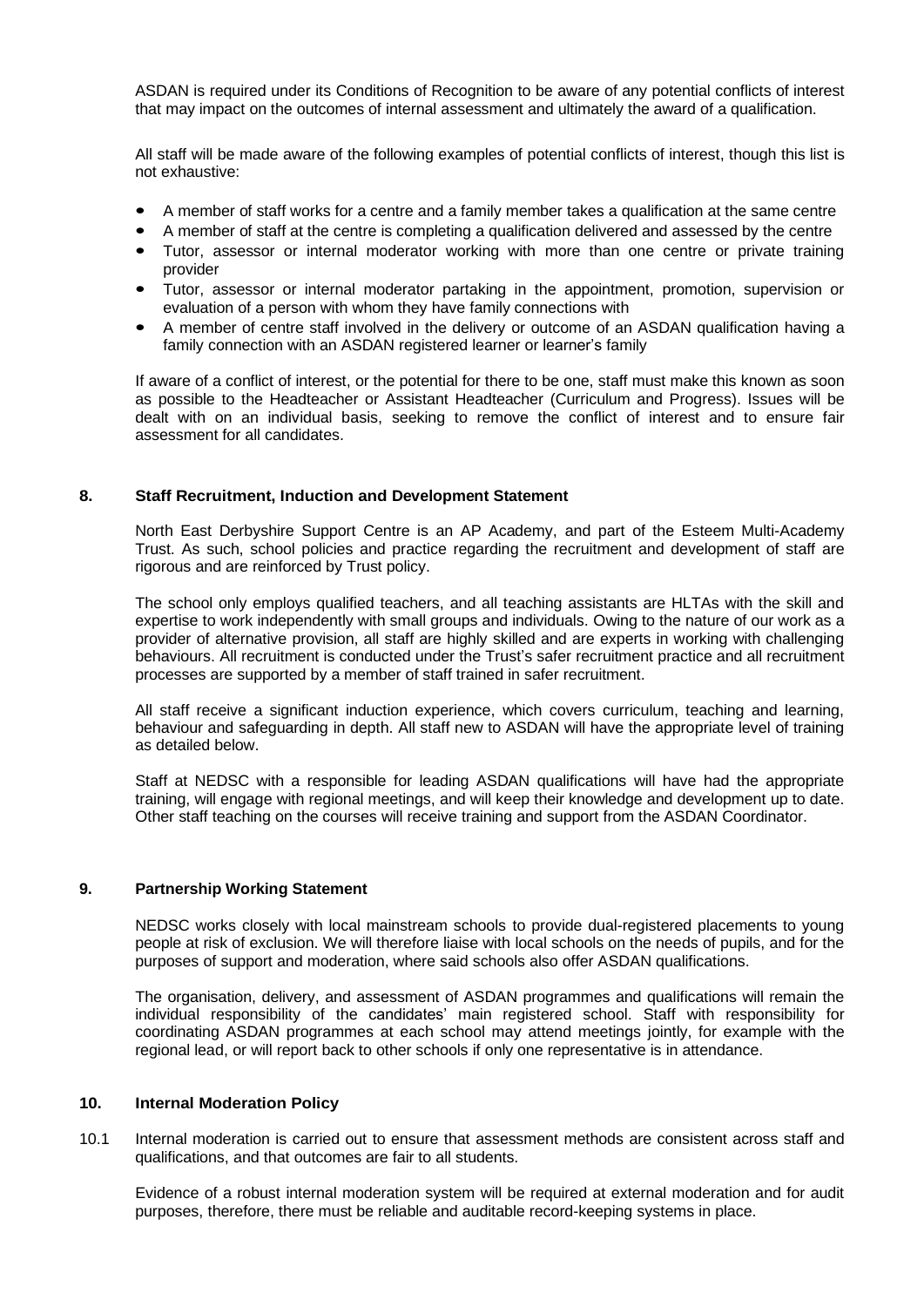It is the responsibility of all staff to participate in the moderation process by keeping the necessary records, attending relevant meetings and submitting marked candidate work as requested and to set deadlines.

All assessment evidence that has been internally moderated must be kept on site until after the external moderation. The work remains the property of the candidate and can be returned to the candidate according to the requirements of the relevant awarding organisation.

The aim of this policy is to ensure that:

- internal moderation practices are valid and reliable, cover all tutors/assessors and meet the requirements of the awarding organisation
- the internal moderation procedures are fair and open
- accurate and detailed records are kept of internal moderation decisions

# The school will:

- ensure that all assessment activities are valid, appropriate and fit for purpose
- apply a strategy that will provide a representative sample across all tutor/assessors
- create a plan of internal moderation in relation to all assessment activities
- define, maintain and support effective internal moderation roles, including the provision of training where required
- provide standardised documentation to support internal moderation activity and record- keeping
- ensure that feedback and outcomes of internal and external moderation support future development of good practice
- carry out an annual evaluation and review of internal moderation policy and procedures
- 10.2 Internal Moderation Process

# 10.2.1 Term 1

- First round of formative internal moderation to be conducted with colleagues across the school
- All student work will be moderated if numbers < 5
- One copy of feedback sheet to be given to the assessor, one to be stored centrally in the centre portfolio for auditable purposes
- Meeting held to discuss issues arising from first round of internal moderation. Minutes taken

# 10.2.2 Term 2

- Second round of formative internal moderation to be conducted. Documentation to be copied as before and stored in centre portfolio
- Any action noted by IM on first round to be checked and signed off. Meeting held to discuss issues arising

## 10.2.3 Term 3a

- Co-ordinator to establish candidates and units to be put forward for external moderation (as required)
- Summative internal moderation to be conducted Arrangements to be made for External Moderation

# 10.2.4 Term 3b

- External moderation takes place
- Meeting to be arranged to discuss feedback from External Moderation and plan put in place to address any issues arising
- 10.3 Review and Feedback Statement

In the first instance, feedback of ongoing and completed work will be given to students as part of regular formative assessment as they progress through the relevant ASDAN award.

Following each round of internal moderation, a review meeting will be held, and feedback will be given to tutors and assessors, and to candidates where necessary.